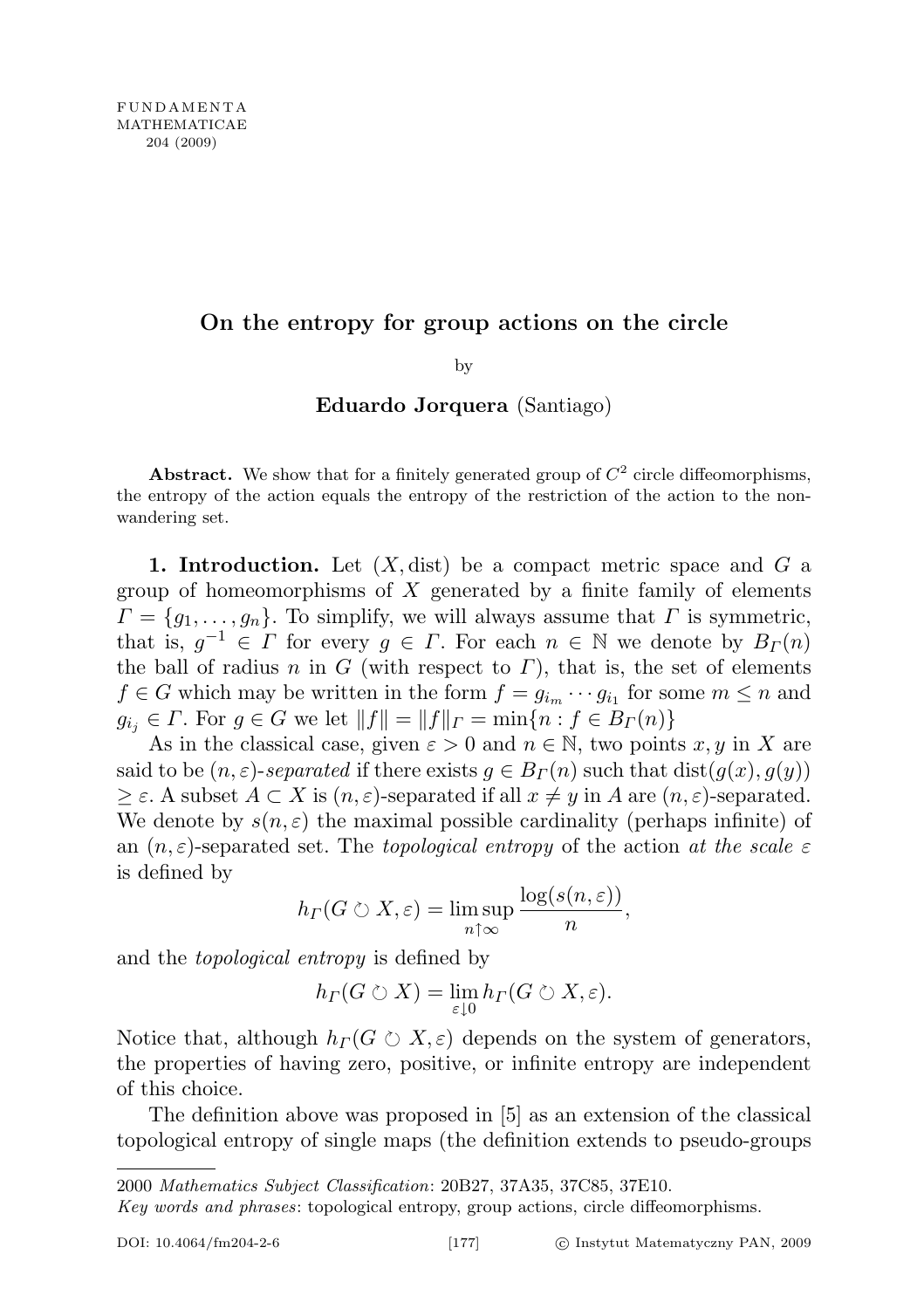of homeomorphisms, and hence is suitable for applications in foliation theory). Indeed, for a homeomorphism  $f$ , the topological entropy of the action of  $\mathbb{Z} \sim \langle f \rangle$  equals twice the (classical) topological entropy of f. Nevertheless, the functorial properties of this notion remain unclear. For example, the following fundamental question is open.

GENERAL QUESTION. Is it true that  $h<sub>\Gamma</sub>(G \circlearrowright X)$  is equal to  $h<sub>\Gamma</sub>(G \circlearrowright \Omega)$ ?

Here  $\Omega = \Omega(G \circ X)$  denotes the *non-wandering set* of the action, or in other words

$$
\Omega = \{ x \in X : \text{for every neighborhood } U \text{ of } x, \text{ we have}
$$

 $f(U) \cap U \neq \emptyset$  for some  $f \neq id$  in  $G$ .

This is a closed invariant set whose complement  $\Omega^c$  corresponds to the wandering set of the action.

The notion of topological entropy for group actions is quite appropriate in the case where  $X$  is a one-dimensional manifold. In fact, in this case, the topological entropy is necessarily finite (cf. §2). Moreover, in the case of actions by diffeomorphisms, the dichotomy  $h_{\text{top}} = 0$  or  $h_{\text{top}} > 0$  is well understood. Indeed, according to a result originally proved by Ghys, Langevin, and Walczak, for groups of  $C^2$  diffeomorphisms [5], and extended by Hurder to groups of  $C^1$  diffeomorphisms (see for instance [9]), we have  $h_{\text{top}} > 0$  if and only if there exists a resilient orbit for the action. This means that there exists a group element f contracting an interval towards a fixed point  $x_0$  inside, and another element g which sends  $x_0$  into its basin of contraction under f.

The results of this work give a positive answer to the General Question above in the context of group actions on one-dimensional manifolds under certain mild assumptions.

THEOREM A. If G is a finitely generated subgroup of  $\text{Diff}^2_+(\text{S}^1)$ , then for every finite system of generators  $\Gamma$  of  $G$ , we have

$$
h_{\Gamma}(G \circlearrowright S^1) = h_{\Gamma}(G \circlearrowright \Omega).
$$

Our proof for Theorem A actually works in the Denjoy class  $C^{1+6v}$ , and applies to general codimension-one foliations on compact manifolds. In the class  $C^{1+\text{Lip}}$ , it is quite possible that we could give an alternative proof using standard techniques from level theory [2, 6].

It is unclear whether Theorem A extends to actions of lower regularity. However, it still holds under certain algebraic hypotheses. In fact (quite unexpectedly), the regularity hypothesis is used to rule out the existence of elements  $f \in G$  that fix some connected component of the wandering set and which are *distorted*, that is,

$$
\lim_{n \to \infty} \frac{\|f^n\|}{n} = 0.
$$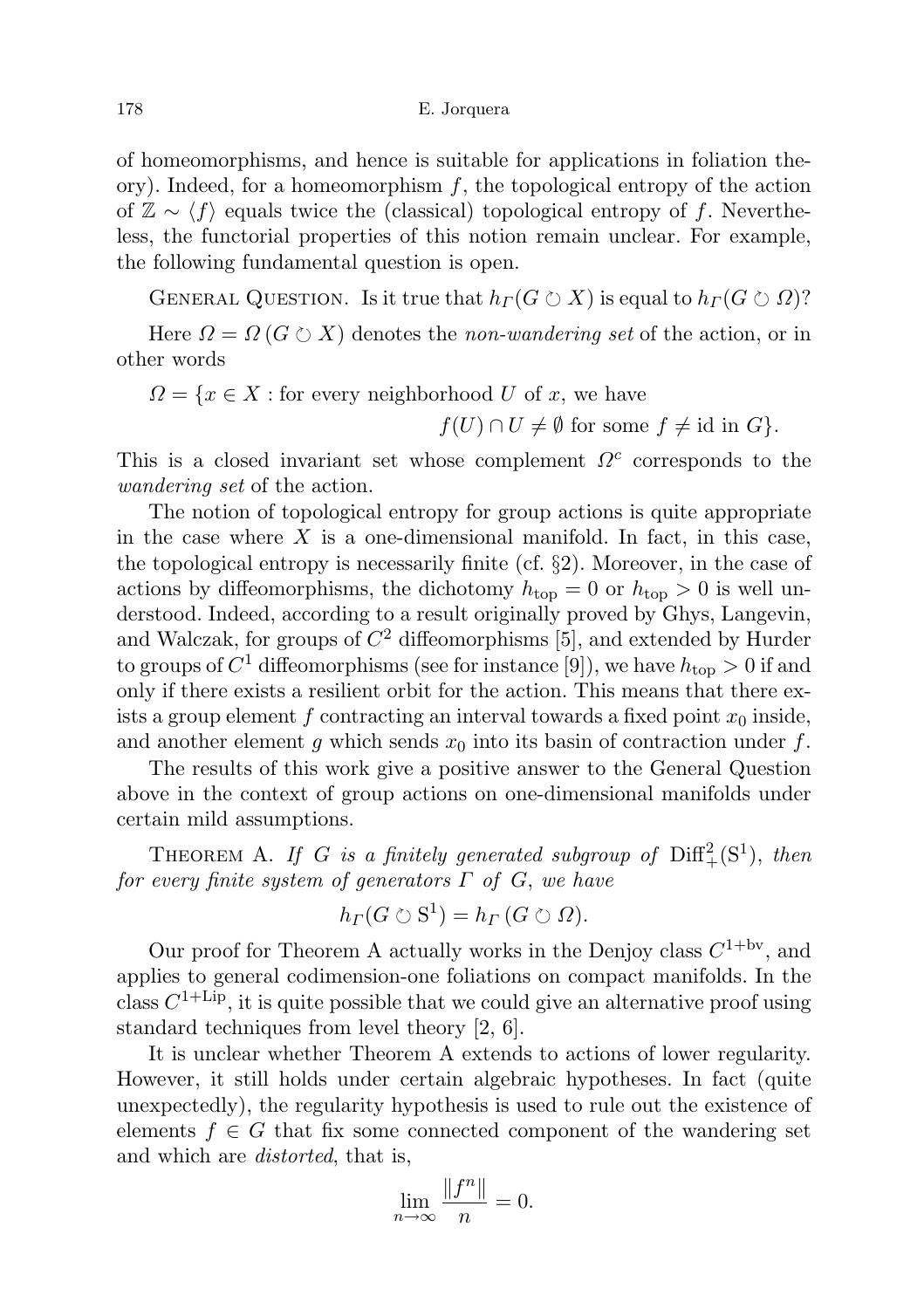Actually, for the equality between the entropies it suffices to require that no element in G be *subexponentially distorted*. In other words, it suffices to require that, for each element  $f \in G$  with infinite order, there exist a non-decreasing function  $q : \mathbb{N} \to \mathbb{N}$  (depending on f) with subexponential growth satisfying  $q(||f^n||) \geq n$  for every  $n \in \mathbb{N}$ . This is an algebraic condition which is satisfied by many groups, for example nilpotent or free groups. (We refer the reader to [1] for a nice discussion of distorted elements.) Under this hypothesis, the following result holds.

THEOREM B. If G is a finitely generated subgroup of  $Homeo_+(\mathbb{S}^1)$  without subexponentially distorted elements, then for every finite system of generators  $\Gamma$  of  $G$ , we have

$$
h_{\Gamma}(G \circlearrowright S^1) = h_{\Gamma}(G \circlearrowright \Omega).
$$

The entropy of general group actions and distorted elements seem to be related in an interesting manner. Indeed, though the topological entropy of a single homeomorphism  $f$  may be equal to zero, if this map appears as a subexponentially distorted element inside an acting group, then it may create positive entropy for the group action.

2. Some background. In this work we will consider the normalized length on the circle, and every homeomorphism will be orientation preserving.

We begin by noticing that if  $G$  is a finitely generated group of circle homeomorphisms and  $\Gamma$  is a finite generating system for  $G$ , then for all  $n \in \mathbb{N}$  and all  $\varepsilon > 0$  one has

(1) 
$$
s(n,\varepsilon) \leq \frac{1}{\varepsilon} \# B_{\Gamma}(n).
$$

Indeed, let A be an  $(n, \varepsilon)$ -separated set of cardinality  $s(n, \varepsilon)$ . Then for any two adjacent points x, y in A there exists  $f \in B<sub>\Gamma</sub>(n)$  such that dist $(f(x), f(y))$  $\geq \varepsilon$ . For a fixed f, the intervals  $[f(x), f(y)]$  which appear have disjoint interiors. Since the total length of the circle is 1, any given  $f$  can be used in this construction at most  $1/\varepsilon$  times, which immediately gives (1).

Notice that, taking the logarithm on both sides of  $(1)$ , dividing by n, and passing to the limit gives

$$
h_{\Gamma}(G \circlearrowright S^1) \leq \operatorname{gr}_{\Gamma}(G),
$$

where  $gr_T(G)$  denotes the growth of G with respect to  $\Gamma$ , that is,

$$
gr_{\Gamma}(G) = \lim_{n \to \infty} \frac{\log(\#B_{\Gamma}(n))}{n}.
$$

Some easy consequences of this fact are the following: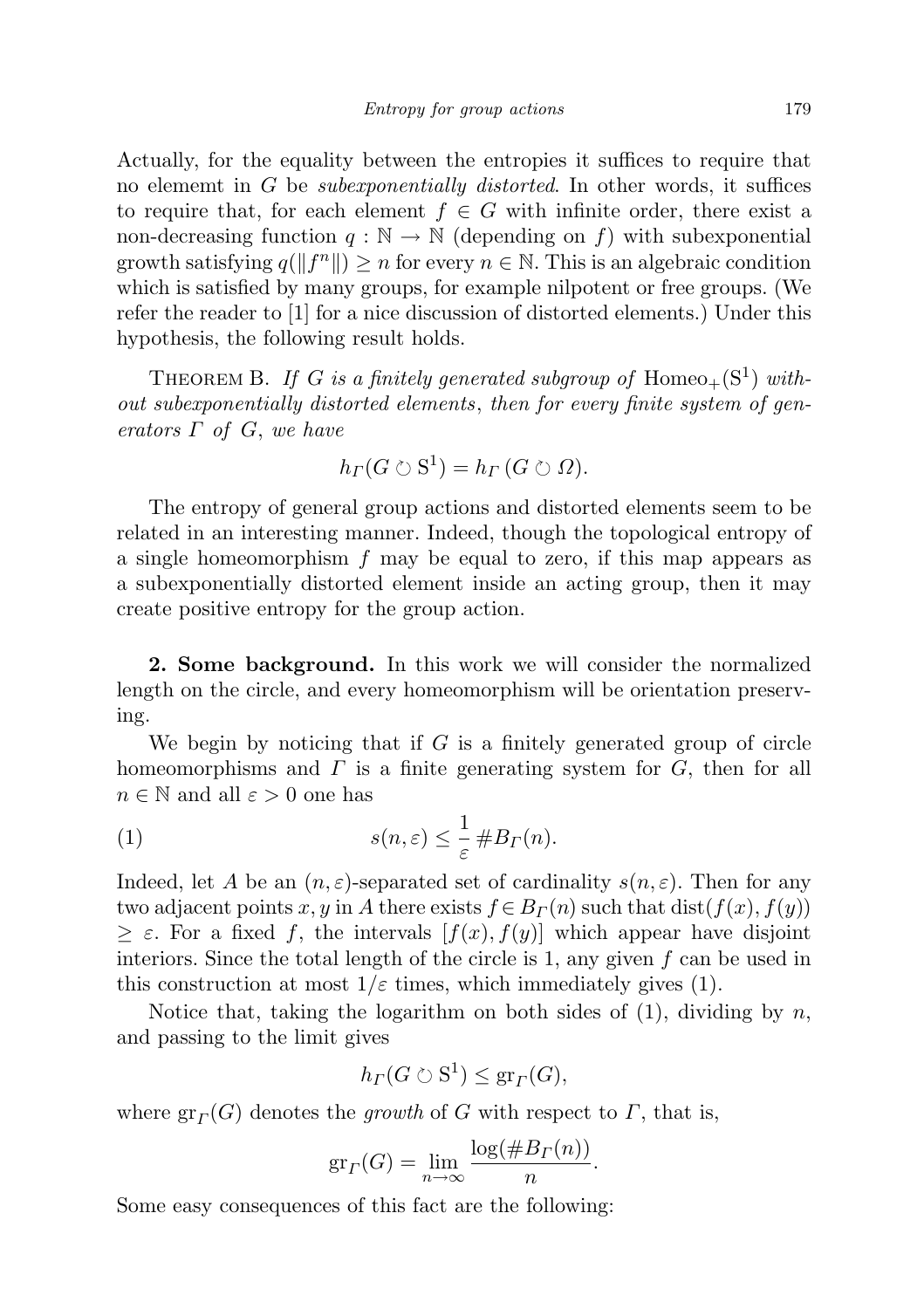180 E. Jorquera

- If G has subexponential growth, that is, if  $gr<sub>\Gamma</sub>(G) = 0$  (in particular, if G is nilpotent, or if G is the Grigorchuk–Maki group considered in  $[8]$ ), then  $h_{\Gamma}(G \circ S^1) = 0$  for all finite generating systems  $\Gamma$ .
- In the general case, if  $\# \Gamma = q \geq 1$ , then from the relations

#B<sup>Γ</sup> (n) <sup>≤</sup> 1+X<sup>n</sup> j=1 2q(2q−1)j−<sup>1</sup> = ( 1 + q q −1 ((2q − 1)<sup>n</sup> − 1), q ≥ 2, 1 + 2n, q = 1,

one concludes that

$$
h_{\Gamma}(G \circlearrowright S^1) \leq \log(2q - 1).
$$

This shows in particular that the entropy of the action of G on  $S<sup>1</sup>$ is finite. Notice that this may also be deduced from the probabilistic arguments of  $[3]$  (see Théorème D therein). However, these arguments only yield the weaker estimate  $h_{\Gamma}(G \circlearrowright S^1) \leq \log(2q)$  when  $\Gamma$  has cardinality q.

3. Some preparations for the proofs. The statements of our results are obvious when the non-wandering set of the action equals the whole circle. Hence, we will assume in what follows that  $\Omega$  is a proper subset of  $S^1$ , and we will denote by I a connected component of the complement of  $\Omega$ . Let  $St(I)$  denote the stabilizer of I in G.

## LEMMA 1. The stabilizer  $St(I)$  is either trivial or infinite cyclic.

*Proof.* The (restrictions to I of the) non-trivial elements of  $St(I)|_I$  have no fixed points, for otherwise these points would be non-wandering. Thus  $St(I)|_I$  acts freely on I, and according to Hölder's Theorem [4, 7], its action is semiconjugate to an action by translations. We claim that if  $St(I)|_I$  is nontrivial, then it is infinite cyclic. Indeed, if not then the corresponding group of translations is dense. This implies that the preimage by the semiconjugacy of any point whose preimage is a single point corresponds to a non-wandering point for the action. But this contradicts the fact that I is contained in  $\Omega^c$ .

If  $St(I)|_I$  is trivial then  $f|_I$  is trivial for every  $f \in St(I)$ , and hence f itself must be the identity. We then conclude that  $St(I)$  is trivial.

Analogously,  $St(I)$  is cyclic if  $St(I)|_I$  is cyclic. In this case,  $St(I)|_I$  is generated by the restriction to the interval I of the generator of  $St(I)$ .

DEFINITION 1. A connected component I of  $\Omega^c$  will be called of type 1 if  $St(I)$  is trivial, and of type 2 if  $St(I)$  is infinite cyclic.

Notice that the families of connected components of type 1 and 2 are invariant, that is, for each  $f \in G$  the interval  $f(I)$  is of type 1 (resp. of type 2) if  $I$  is of type 1 (resp. of type 2). Moreover, given two connected components of type 1 of  $\Omega^c$ , there exists at most one element in G sending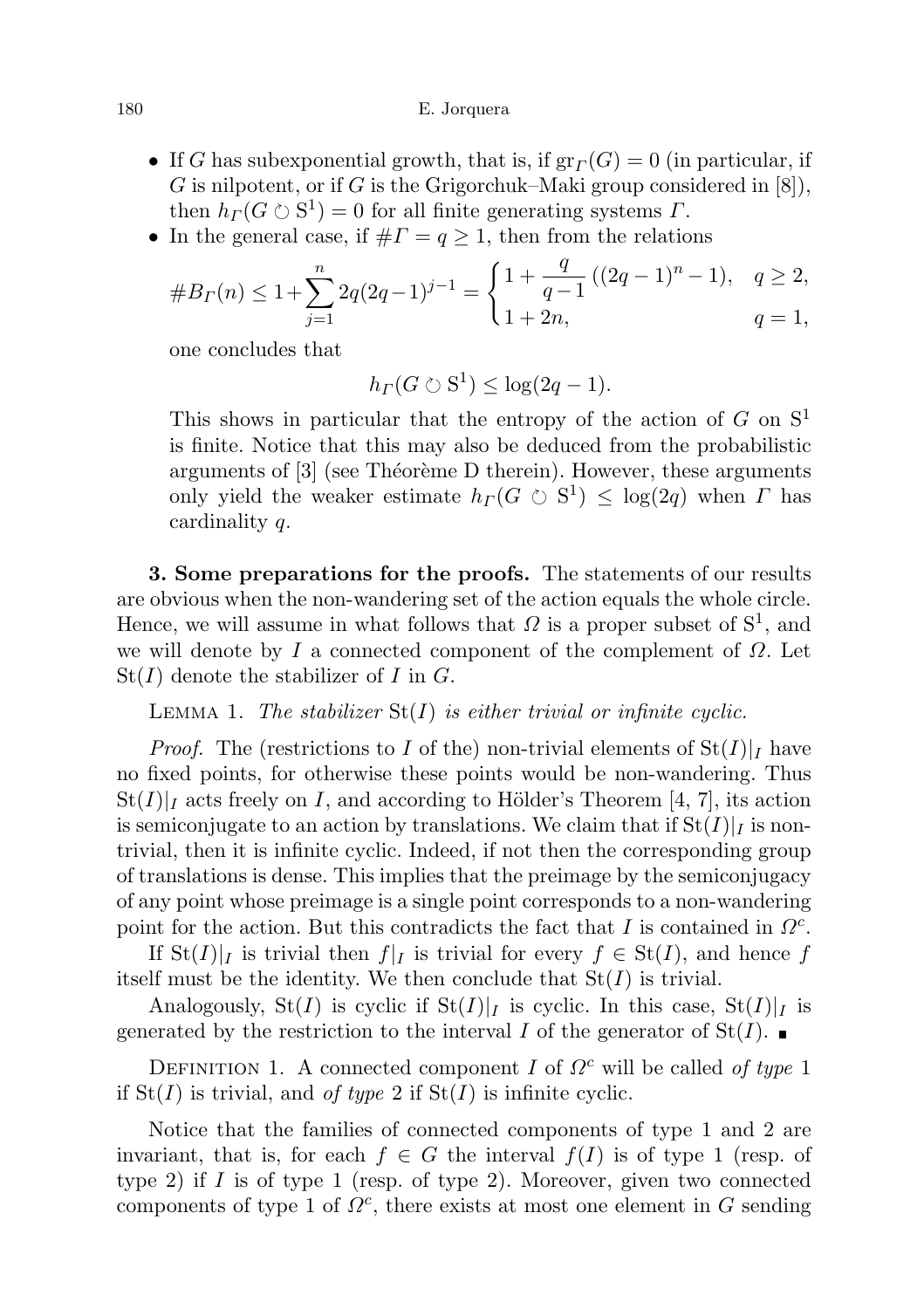the former to the latter. Indeed, if  $f(I) = g(I)$  then  $g^{-1}f$  is in the stabilizer of I, and hence  $f = g$  if I is of type 1.

LEMMA 2. Let  $x_1, \ldots, x_m$  be points contained in a single type 1 connected component of  $\Omega^c$ . If for some  $\varepsilon > 0$  the points  $x_i, x_j$  are  $(\varepsilon, n)$ . separated for every  $i \neq j$ , then  $m \leq 1 + 1/\varepsilon$ .

*Proof.* Let  $I = [a, b]$  be the connected component of type 1 of  $\Omega^c$  containing the points  $x_1, \ldots, x_m$ . After renumbering the  $x_i$ 's, we may assume that  $a < x_1 < \cdots < x_m < b$ . For each  $1 \leq i \leq m-1$  one can choose an element  $g_i \in B_{\Gamma}(n)$  such that  $dist(g_i(x_i), g_i(x_{i+1})) \geq \varepsilon$ . Now, since I is of type 1, the intervals  $|g_i(x_i), g_i(x_{i+1})|$  are pairwise disjoint. Therefore, the number of these intervals times their minimal length is less than or equal to 1. This gives  $(m-1)\varepsilon \leq 1$ , thus proving the lemma.

The case of connected components  $I$  of type 2 of  $\Omega^c$  is much more complicated. The difficulty is that if the generator of the stabilizer of I is subexponentially distorted in G, then there exist exponentially many  $(n, \varepsilon)$ -separated points inside I, and hence a relevant part of the entropy is "concentrated" in I. To deal with this problem, for each connected component I of type 2 of  $\Omega^c$  we denote by  $p_I$  its middle point, and then we define  $\ell_I : G \to \mathbb{N}_0$  as follows. Let h be the generator of the stabilizer of I such that  $h(x) > x$  for all x in I. For each  $f \in G$  the element  $f h f^{-1}$  is the generator of the stabilizer of  $f(I)$  with the analogous property. We then let  $\ell_I (f) = |r|$ , where r is the unique integer such that

$$
f h^r f^{-1}(p_{f(I)}) \le f(p_I) < f h^{r+1} f^{-1}(p_{f(I)}).
$$

LEMMA 3. For all  $f, g$  in  $G$  one has

$$
\ell_I(g \circ f) \le \ell_{f(I)}(g) + \ell_I(f) + 1.
$$

Proof. Let r be the unique integer such that

(2) 
$$
(f h f^{-1})^r (p_{f(I)}) \le f(p_I) < (f h f^{-1})^{r+1} (p_{f(I)}),
$$

and let s be the unique integer for which

$$
(gfhf^{-1}g^{-1})^s(p_{gf(I)}) \le g(p_{f(I)}) < (gfhf^{-1}g^{-1})^{s+1}(p_{gf(I)}),
$$

so that

$$
\ell_I(f) = |r|, \quad \ell_{f(I)}(g) = |s|.
$$

We then have

$$
g^{-1}(gfhf^{-1}g^{-1})^s(p_{gf(I)}) \le p_{f(I)} < g^{-1}(gfhf^{-1}g^{-1})^{s+1}(p_{gf(I)}),
$$

that is,

$$
(fhf^{-1})^s g^{-1}(p_{gf(I)}) \le p_{f(I)} < (fhf^{-1})^{s+1} g^{-1}(p_{gf(I)}).
$$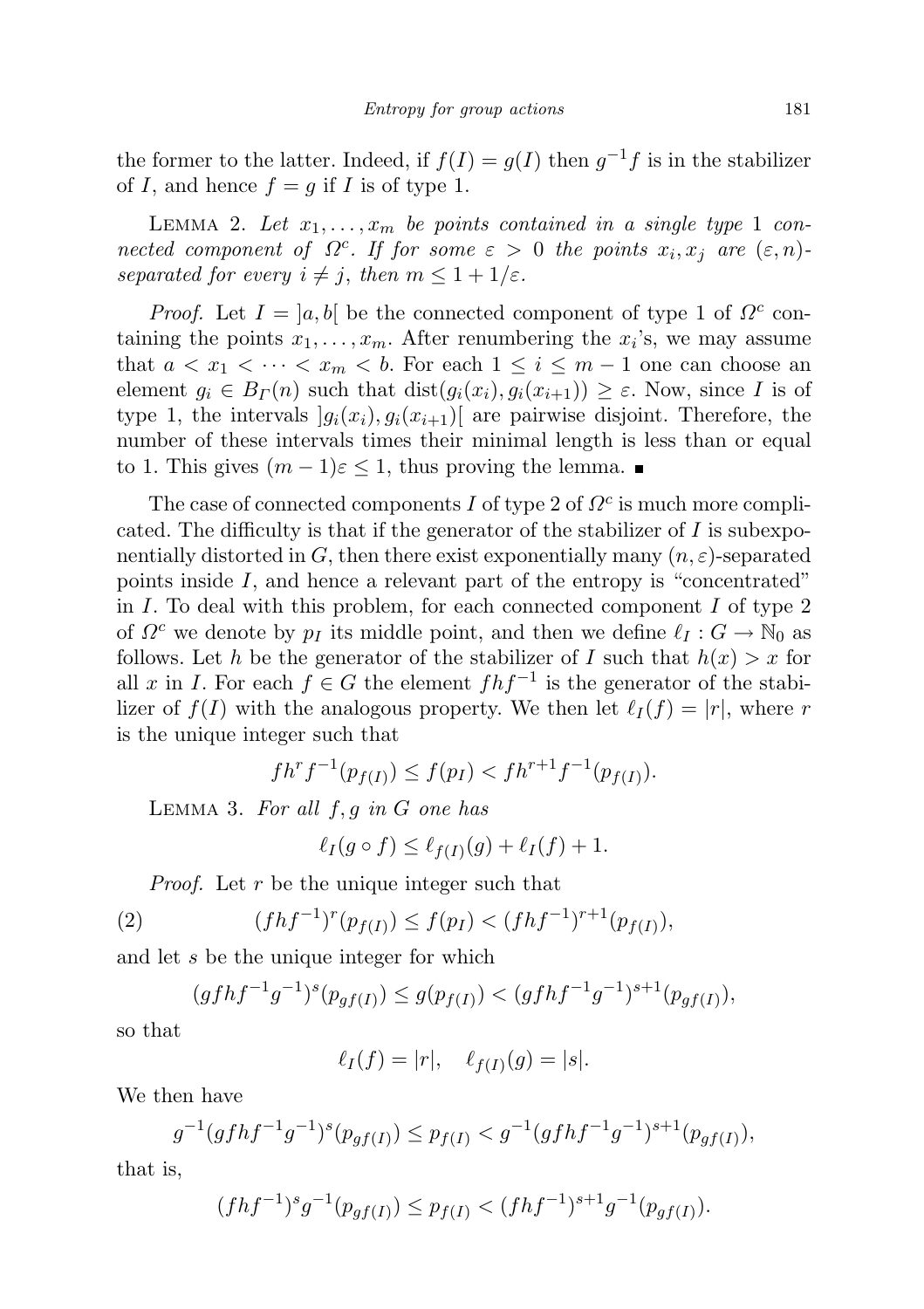Therefore,

 $(fhf^{-1})^r(fhf^{-1})^s g^{-1}(p_{gf(I)}) \leq f(p_I) < (fhf^{-1})^{r+1}(fhf^{-1})^{s+1}g^{-1}(p_{gf(I)}),$ and hence

$$
(fhf^{-1})^{r+s}g^{-1}(p_{gf(I)}) \le f(p_I) < (fhf^{-1})^{r+s+2}g^{-1}(p_{gf(I)}).
$$

This easily gives

$$
g(fhf^{-1})^{r+s}g^{-1}(p_{gf(I)}) \le gf(p_I) < g(fhf^{-1})^{r+s+2}g^{-1}(p_{gf(I)}),
$$

and thus

$$
(gfhf^{-1}g^{-1})^{r+s}(p_{gf(I)}) \le gf(p_I) < (gfhf^{-1}g^{-1})^{r+s+2}(p_{gf(I)}).
$$

This shows that  $\ell_I (gf)$  equals either  $|r + s|$  or  $|r + s + 1|$ , which concludes the proof.  $\blacksquare$ 

The following corollary is a direct consequence of the preceding lemma, but may be proved independently.

COROLLARY 1. For every  $f \in G$  one has

$$
|\ell_I(f) - \ell_{f(I)}(f^{-1})| \le 1.
$$

Proof. From (2) one obtains

$$
h^{-(r+1)}(p_I) < f^{-1}(p_{f(I)}) \le h^{-r}(p_I) < h^{-r+1}(p_I),
$$

and hence  $\ell_{f(I)}(f^{-1})$  equals either |r| or |r + 1|. Since  $\ell_I(f) = |r|$ , the corollary follows.

4. The proof in the smooth case. To rule out the possibility of "concentration" of the entropy on a type 2 connected component I of  $\Omega^c$ , in the  $C<sup>2</sup>$  case we will use classical control of distortion arguments in order to construct, starting from the function  $\ell_I$ , a kind of quasi-morphism from G into  $\mathbb{N}_0$ . Slightly more generally, let  $\mathcal F$  be any finite family of connected components of type 2 of  $\Omega^c$ . We denote by  $\mathcal{F}^G$  the family of all intervals contained in the orbits of the intervals in  $\mathcal{F}$ . For each  $f \in G$  we then define

$$
\ell_{\mathcal{F}}(f) = \sup_{I \in \mathcal{F}^G} \ell_I(f).
$$

A priori, the value of  $\ell_{\mathcal{F}}$  could be infinite. We claim, however, that, for groups of  $C<sup>2</sup>$  diffeomorphisms, this value is necessarily finite for every element  $f$ .

PROPOSITION 1. For every finite family  $\mathcal F$  of type 2 connected components of  $\Omega^c$ , the value of  $\ell_{\mathcal{F}}(f)$  is finite for each  $f \in G$ .

To prove this proposition, we will need to estimate the function  $\ell_I (f)$  in terms of the distortion of f on the interval I.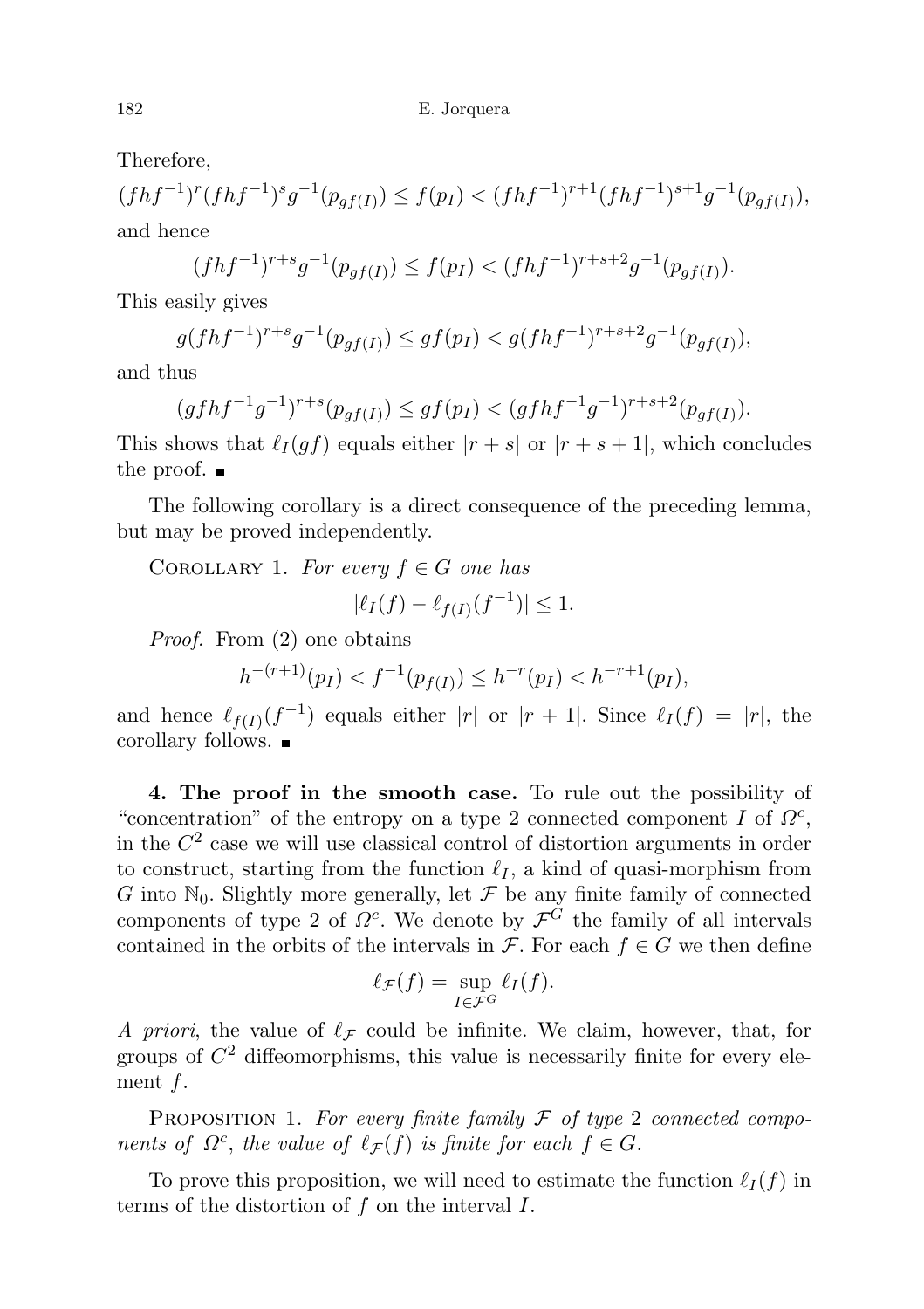LEMMA 4. For each fixed type 2 connected component I of  $\Omega^c$  and every  $g \in G$ , the value of  $\ell_I (g)$  is bounded from above by a number  $L(V)$  depending on  $V = \text{var}(\log(g'|_I))$ , the total variation of the logarithm of the derivative of the restriction of g to I.

*Proof.* Write  $I = [a, b]$  and  $g(I) = [\bar{a}, \bar{b}]$ . If h is a generator for the stabilizer of I, then for every  $f \in G$  the value of  $\ell_I (f)$  corresponds (up to some constant  $\pm 1$ ) to the number of fundamental domains for the dynamics of  $f h f^{-1}$  on  $f(I)$  between the points  $p_{f(I)}$  and  $f(p_I)$ , which in turn corresponds to the number of fundamental domains for the dynamics of h on I between  $f^{-1}(p_{f(I)})$  and  $p_I$ . Therefore, we need to show that there exist  $c < d$  in  $]a, b[$  depending on V and such that  $g^{-1}(p_{g(I)})$  belongs to  $[c, d]$ . We will show that this happens for the values

$$
c = a + \frac{|I|}{2e^V}
$$
 and  $d = b - \frac{|I|}{2e^V}$ .

We will just check that the first choice works, leaving the second one to the reader. By the Mean Value Theorem, there exist  $x \in g(I)$  and  $y \in [\bar{a}, p_{g(I)}]$ such that

$$
(g^{-1})'(x) = \frac{|I|}{|g(I)|}
$$

and

$$
(g^{-1})'(y) = \frac{|g^{-1}([\bar{a}, p_{f(I)}])|}{|[\bar{a}, p_{g(I)}]|} = \frac{g^{-1}(p_{g(I)}) - a}{|g(I)|/2}.
$$

By the definition of the constant V, we have  $(g^{-1})'(x)/(g^{-1})'(y) \leq e^V$ . This gives

$$
e^V \ge \frac{|I|/|g(I)|}{2(g^{-1}(p_{g(I)}) - a)/|g(I)|} = \frac{|I|}{2(g^{-1}(p_{g(I)}) - a)},
$$

thus proving that  $g^{-1}(p_{g(I)}) \ge a + |I|/2e^V$ , as we wanted to show.

*Proof of Proposition 1.* Let  $J = |\bar{a}, \bar{b}|$  be an interval in the G-orbit of  $I = [a, b]$ . If  $g = g_{i_n} \cdots g_{i_1}, g_{i_j} \in \Gamma$ , is an element of minimal length sending I to J, then the intervals  $I, g_{i_1}(I), g_{i_2}g_{i_1}(I), \ldots, g_{i_{n-1}} \cdots g_{i_2}g_{i_1}(I)$  have pairwise disjoint interiors. Therefore,

$$
\text{var}(\log(g'|_I)) \le \sum_{j=0}^{n-1} \text{var}(\log(g'_{i_{j+1}}|_{g_{i_j}\cdots g_{i_1}(I)}) \le \sum_{h\in I'} \text{var}(\log(h')) =: W.
$$

Moreover, setting  $V = \text{var}(\log(f'))$ , we have

$$
\text{var}(\log((fg)'|_I)) \le \text{var}(\log(g'|_I)) + \text{var}(\log(f')) = W + V.
$$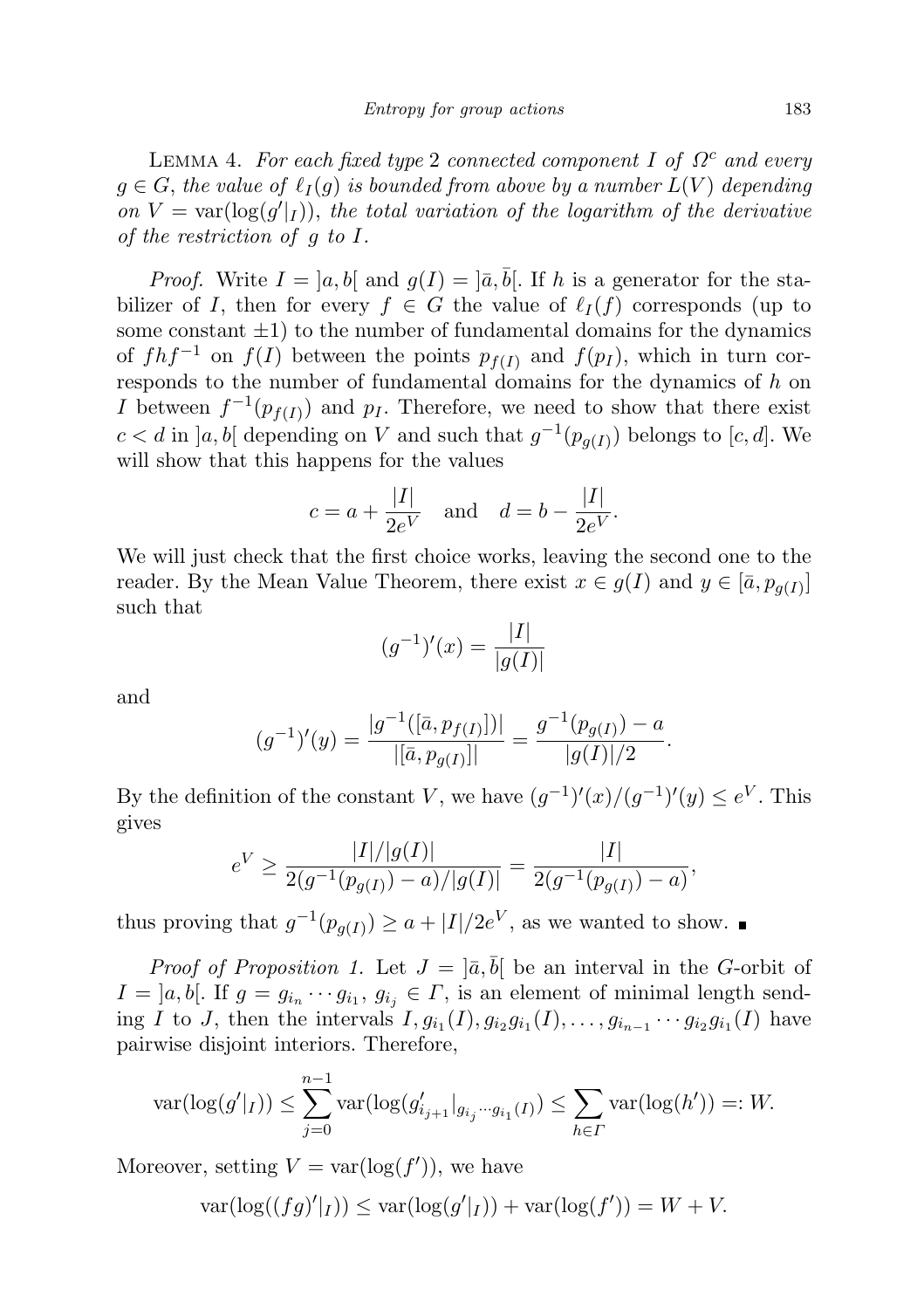By Lemmas 3 and 4 and Corollary 1,

$$
\ell_J(f) \le \ell_J(g^{-1}) + \ell_I(fg) + 1 \le \ell_I(g) + \ell_I(fg) + 2
$$
  
\n
$$
\le L(W) + L(W + V) + 2.
$$

This proves the assertion of the proposition when  $\mathcal F$  consists of a single interval. The case of general finite  $\mathcal F$  follows easily.

For a given  $\varepsilon > 0$  we define  $\ell_{\varepsilon} = \ell_{\mathcal{F}_{\varepsilon}}$ , where  $\mathcal{F}_{\varepsilon} = \{I_1, \ldots, I_k\}$  is the family of all connected components of  $\Omega^c$  having length greater than or equal to  $\varepsilon$ , with  $k = k(\varepsilon)$ . Notice that, by Lemma 3, for every f, g in  $\Gamma$  one has

(3) 
$$
\ell_{\varepsilon}(gf) \leq \ell_{\varepsilon}(g) + \ell_{\varepsilon}(f) + 1.
$$

LEMMA 5. There exist constants  $A(\varepsilon) > 0$  and  $B(\varepsilon)$  with the following property: If  $x_1, \ldots, x_m$  are points in a single connected component of type 2 of  $\Omega^c$  and  $x_i, x_j$  are  $(\varepsilon, n)$ -separated for every  $i \neq j$ , then  $m \leq A(\varepsilon)n + B(\varepsilon)$ .

*Proof.* Write  $c_{\varepsilon} = \max{\{\ell_{\varepsilon}(g) : g \in \Gamma\}}$  (according to Proposition 1, the value of  $c_{\varepsilon}$  is finite). Let I be the type 2 connected component of  $\Omega^c$ containing  $x_1, \ldots, x_m$ . We may assume that  $x_1 < \cdots < x_m$ . For each  $1 \leq$  $i \leq k$  let  $h_i$  be the generator of  $\text{St}(I_i)$ . Notice that  $\ell_{\varepsilon}(h_i^r) \geq |r|$  for all  $r \in \mathbb{Z}$ .

If f is an element in  $B_{\Gamma}(n)$  sending I to some  $I_i$ , then the number of points which are  $\varepsilon$ -separated by f is less than or equal to  $1/\varepsilon + 1$ . We claim that the number of elements in  $B_{\Gamma}(n)$  sending I to  $I_i$  is bounded above by  $4nc_{\varepsilon} + 4n - 1$ . Indeed, if g also sends I onto  $I_i$  then  $gf^{-1} \in St(I_i)$ , hence  $gf^{-1} = h_i^r$  some r. Therefore, using (3) one obtains  $|r| \leq \ell_{\varepsilon}(h_i^r) \leq$  $2nc_{\varepsilon}+2n-1$ .

Since the previous arguments apply to each type 2 interval  $I_i$ , we have

 $m \leq k(1/\varepsilon + 1)(4nc_{\varepsilon} + 4n - 1).$ 

Therefore, letting

$$
A(\varepsilon) = (4k + 4k/\varepsilon)(1 + c_{\varepsilon}) \quad \text{and} \quad B(\varepsilon) = -(k + k/\varepsilon)
$$

concludes the proof.

To conclude the proof of Theorem A, the following notation will be useful.

NOTATION 1. Given  $\varepsilon > 0$  and  $n \in \mathbb{N}$ , we denote by  $s(n, \varepsilon)$  the largest cardinality of an  $(n, \varepsilon)$ -separated subset of S<sup>1</sup>. Likewise,  $s_{\Omega}(n, \varepsilon)$  will denote the largest cardinality of an  $(n, \varepsilon)$ -separated set contained in the nonwandering set.

*Proof of Theorem A.* Fix  $0 < \varepsilon < 1/2L$ , where L is a common Lipschitz constant for the elements in  $\Gamma$ . We will show that, for some function  $p_{\varepsilon}$ growing linearly in n (and whose coefficients depend on  $\varepsilon$ ), one has

(4) 
$$
s(n,\varepsilon) \leq p_{\varepsilon}(n) s_{\Omega}(n,\varepsilon) + p_{\varepsilon}(n).
$$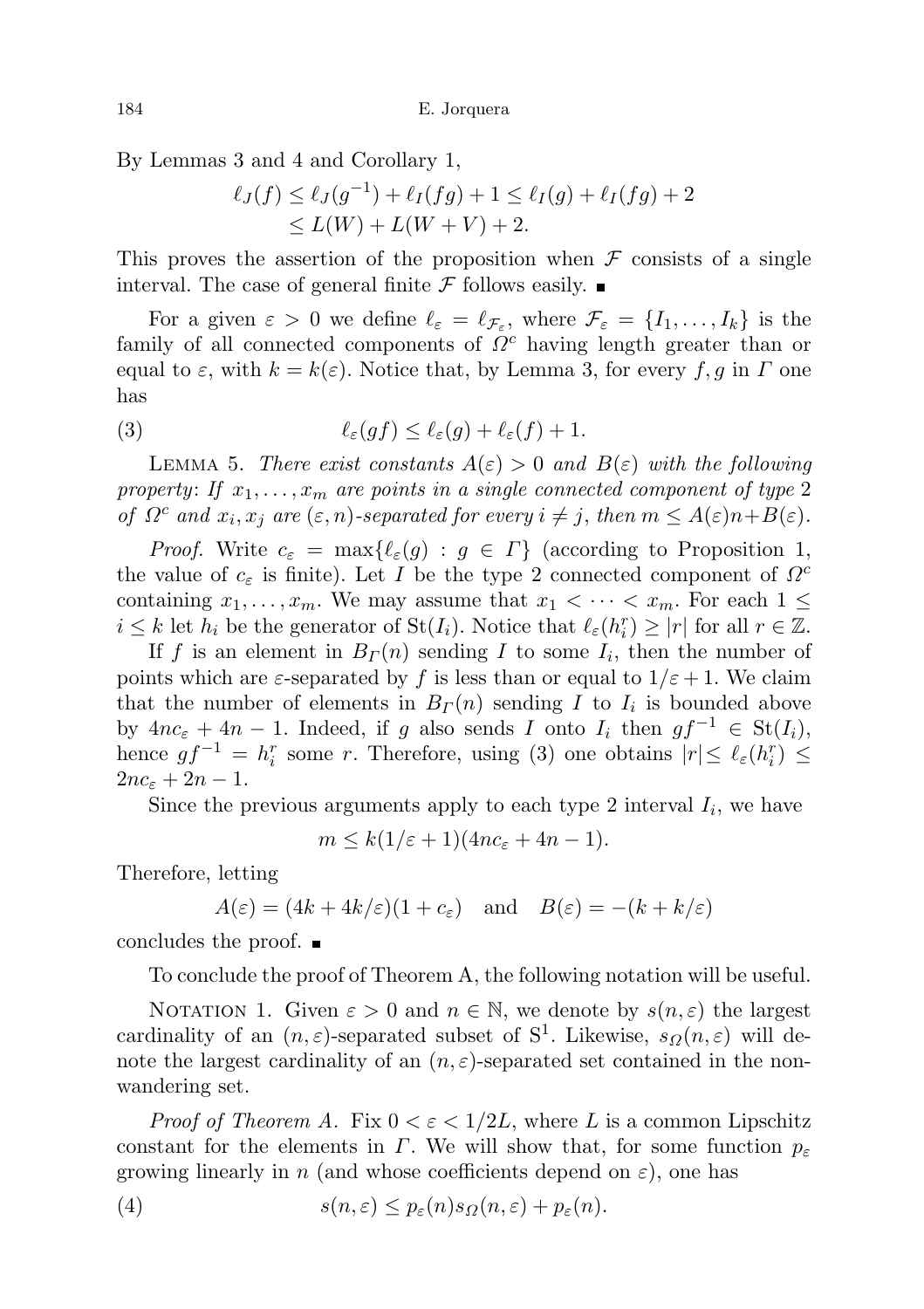Actually, any function  $p_{\varepsilon}$  with subexponential growth and satisfying such an inequality suffices. Indeed, taking the logarithm of both sides, dividing by  $n$ , and passing to the limit implies that

$$
h_{\Gamma}(G \circlearrowright S^1, \varepsilon) = h_{\Gamma}(G \circlearrowright \Omega, \varepsilon).
$$

Letting  $\varepsilon$  go to zero gives

$$
h_{\Gamma}(G \circlearrowright S^1) \leq h_{\Gamma}(G \circlearrowright \Omega).
$$

Since the opposite inequality is obvious, this shows the desired equality between the entropies.

To show (4), fix an  $(n, \varepsilon)$ -separated set S containing  $s(n, \varepsilon)$  points. Let  $n_{\Omega}$  (resp.  $n_{\Omega}c$ ) be the number of points in S which are in  $\Omega$  (resp. in  $\Omega^c$ ). Obviously,  $s(n, \varepsilon) = n\Omega + n\Omega$ . Let  $t = tS$  be the number of connected components of  $\Omega^c$  containing points in S, and let  $l = [t/2]$ , where [·] denotes integer part. We will show that there exists an  $(n, \varepsilon)$ -separated set T contained in  $\Omega$  and having cardinality l. This will obviously give  $s_{\Omega}(n, \varepsilon) \geq l$ . The inequalities  $t \leq 2l + 1$  and  $n_{\Omega} \leq s_{\Omega}(n, \varepsilon)$ , together with Lemmas 2 and 3, will imply that

$$
s(n,\varepsilon) = n_{\Omega} + n_{\Omega^c} \le n_{\Omega} + tk(1+1/\varepsilon)(4nc_{\varepsilon} + 4n - 1)
$$
  
\$\le s\_{\Omega}(n,\varepsilon) + (2s\_{\Omega}(n,\varepsilon) + 1)k(1+1/\varepsilon)(4nc\_{\varepsilon} + 4n - 1),\$

thus showing (4).

To show the existence of the set  $T$  with the properties above, we proceed in a constructive way. Let us enumerate the connected components of  $\Omega^c$ containing points in S in a cyclic way as  $I_1, \ldots, I_t$ . Now for each  $1 \leq i \leq l$ choose a point  $t_i \in \Omega$  between  $I_{2i-1}$  and  $I_{2i}$ , and let  $T = \{t_1, \ldots, t_l\}$ . We need to check that, for  $i \neq j$ , the points  $t_i$  and  $t_j$  are  $(n, \varepsilon)$ -separated. Now by construction, for each  $i \neq j$  there exist at least two different points x, y in S contained in the interval of smallest length in  $S^1$  joining  $t_i$  and  $t_j$ . Since S is  $(n, \varepsilon)$ -separated, there exist  $m \leq n$  and  $g_{i_1}, \ldots, g_{i_m}$  in  $\Gamma$  such that  $dist(h(x), h(y)) \geq \varepsilon$ , where  $h = g_{i_m} \cdots g_{i_2} g_{i_1}$ . Unfortunately, because of the topology of the circle, this does not imply that  $dist(h(t_i), h(t_i)) \geq \varepsilon$ . However, the proof will be finished if we show that

(5) 
$$
\operatorname{dist}(g_{i_r} \cdots g_{i_1}(t_i), g_{i_r} \cdots g_{i_1}(t_j)) \geq \varepsilon \quad \text{for some } 0 \leq r \leq m.
$$

This claim is obvious if  $dist(t_i, t_j) \geq \varepsilon$ . If this is not the case then, by the definition of the constants  $\varepsilon$  and L, the length of the interval  $[g_{i_1}(t_i), g_{i_1}(t_j)]$ is smaller than  $1/2$ , and hence it coincides with the distance between its endpoints. If this distance is at least  $\varepsilon$ , then we are done. If not, the same argument shows that the length of the interval  $[g_{i_2}g_{i_1}(t_i), g_{i_2}g_{i_1}(t_j)]$  is smaller than 1/2 and coincides with the distance between its endpoints. If this length is at least  $\varepsilon$ , then we are done. If not, we continue the procedure. Clearly, there must be some integer  $r \leq m$  such that the length of the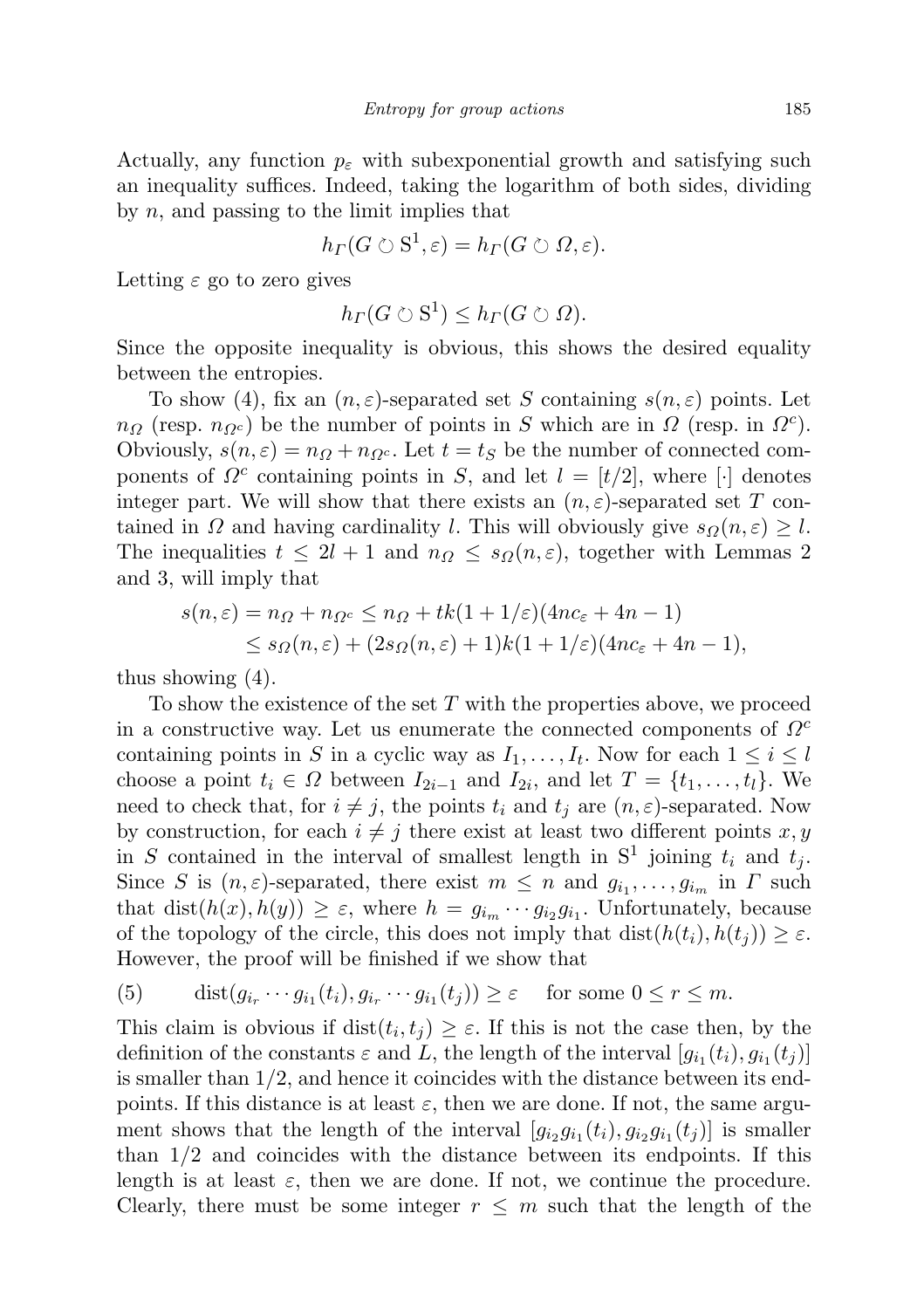### 186 E. Jorquera

interval  $[g_{i_{r-1}} \cdots g_{i_1}(t_i), g_{i_{r-1}} \cdots g_{i_1}(t_j)]$  is smaller than  $\varepsilon$ , and the one of  $[g_{i_r} \cdots g_{i_1}(t_i), g_{i_r} \cdots g_{i_1}(t_j)]$  is greater than or equal to  $\varepsilon$ . As before, the length of the next interval will be forced to be smaller than 1/2, and hence it will coincide with the distance between its endpoints. This shows (5) and concludes the proof of Theorem A.  $\blacksquare$ 

5. The proof in the absence of subexponentially distorted elements. Recall that topological entropy is invariant under topological conjugacy. Therefore, due to  $[3,$  Théorème D, in order to prove Theorem B we may assume that  $G$  is a group of bi-Lipschitz homeomorphisms. Let  $L$  be a common Lipschitz constant for the elements in  $\Gamma$ . Fix again  $0 < \varepsilon < 1/2L$ , and let  $I_1, \ldots, I_k$  be the connected components of  $\Omega^c$  having length greater than or equal to  $\varepsilon$ . Let  $h_i$  be a generator for the stabilizer of  $I_i$  (with  $h_i = Id$ in case  $I_i$  is of type 1). Consider the minimal non-decreasing function  $q_{\varepsilon}$  such that, for each of the non-trivial  $h_i$ 's, one has  $q_{\varepsilon}(\Vert h_i^r \Vert) \geq r$  for all positive r. We will show that (4) holds for the function

$$
p_{\varepsilon}(n) = 2k(1 + 1/\varepsilon)(2q_{\varepsilon}(2n) + 1) + 1.
$$

Notice that, by assumption, this function  $p_{\varepsilon}$  grows at most subexponentially in n. Hence, as in the case of Theorem A, inequality  $(4)$  allows us to finish the proof of the equality between the entropies.

The main difficulty in showing (4) in this case is that Lemma 5 is no longer available. However, the following still holds.

LEMMA 6. If  $x_1, \ldots, x_m$  are points in a single type 2 connected component I of  $\Omega^c$  having length at least  $\varepsilon$ , and  $x_i, x_j$  are  $(\varepsilon, n)$ -separated for all  $i \neq j$ , then  $m \leq k(1/\varepsilon + 1)(2q_{\varepsilon}(2n) + 1)$ .

Proof. Let I be the type 2 connected component of  $\Omega^c$  containing  $x_1, \ldots, x_m$ . We may assume that  $x_1 < \cdots < x_m$ . If f is an element in  $B_r(n)$ sending I to some  $I_i$ , then the number of points which are  $\varepsilon$ -separated by f is less than or equal to  $1/\varepsilon + 1$ . We claim that the number of elements in  $B_{\Gamma}(n)$  sending I to  $I_i$  is bounded above by  $q_{\varepsilon}(r)$ . Indeed, if g also sends I to  $I_i$  then  $gf^{-1} \in \text{St}(I_i)$ , hence  $gf^{-1} = h_i^r$  some r. Therefore,

$$
2n \ge ||gf^{-1}|| = ||h_i^r||,
$$

and hence

$$
q_{\varepsilon}(2n) \ge q_{\varepsilon}(\|h_i^r\|) \ge |r|.
$$

Since the previous arguments apply to each type 2 interval  $I_i$ , this gives

$$
m \leq k(1/\varepsilon + 1)(2q_{\varepsilon}(2n) + 1),
$$

thus proving the lemma.

To show (4) in the present case, we proceed as in the proof of Theorem A. We fix an  $(n, \varepsilon)$ -separated set S containing  $s(n, \varepsilon)$  points. We let  $n_{\Omega}$